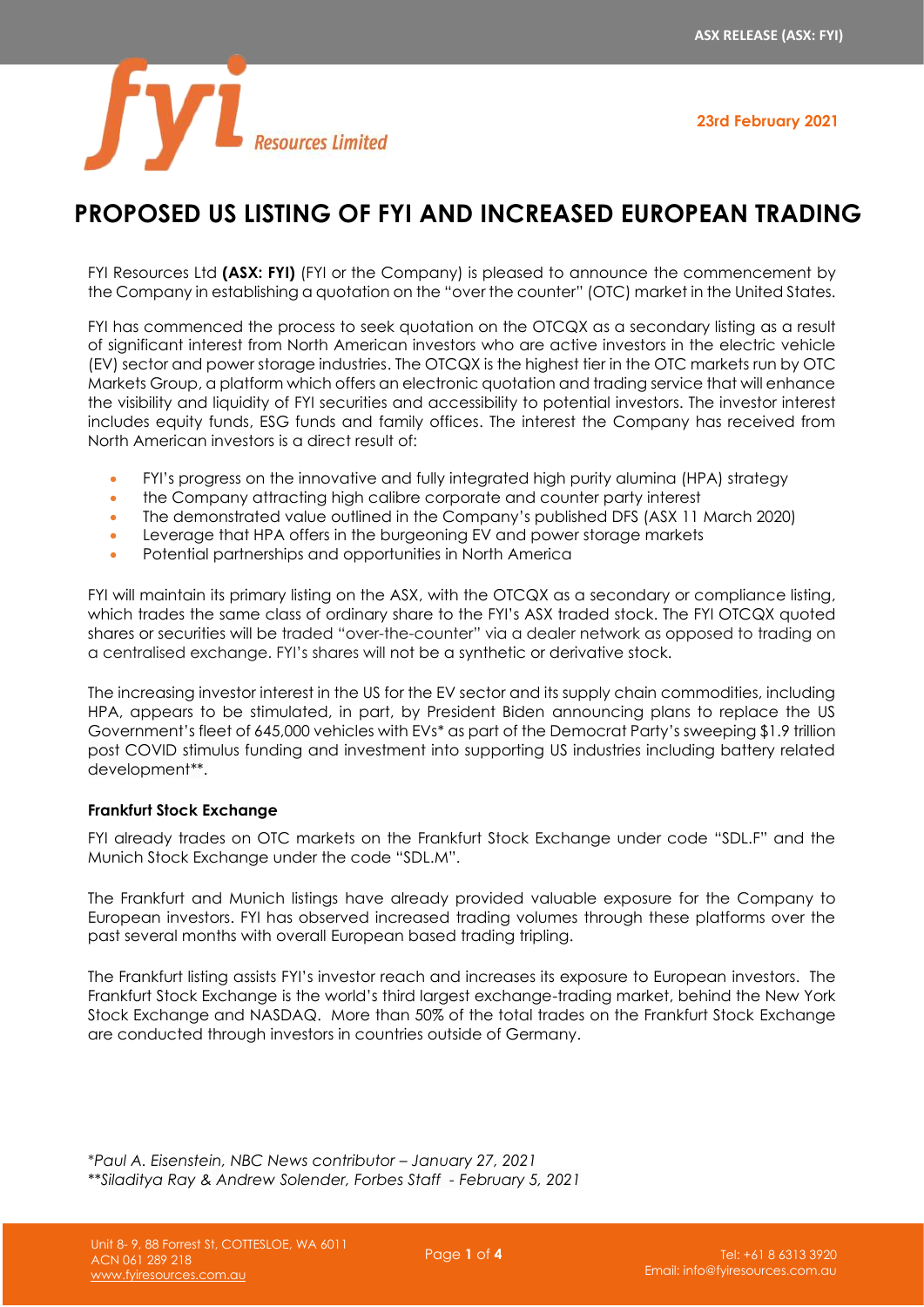**23rd February 2021**



# **For more information please contact:**

**Roland Hill** Managing Director Tel: +61 414 666 178 [roland.hill@fyiresources.com.au](mailto:roland.hill@fyiresources.com.au)

**Simon Hinsley** Investor & Media Relations Tel: 0401 809 653 [simon@nwrcommunications.com.au](mailto:simon@nwrcommunications.com.au)

## **About FYI Resources Limited**

HPA is increasingly becoming the primary sought-after input material for certain high-tech products principally for its unique properties, characteristics and chemical properties that address that applications high specification requirements such as LED's and other sapphire glass products.

The longer-term driver for HPA, with forecasts of >17% CAGR\*, is the outlook for the burgeoning electric vehicle and static energy storage markets where the primary function is in the use as a separator material between the anode and cathode in batteries to increase power, functionality and safety of the battery cells.

FYI's is positioning itself to be a significant producer of 4N and 5N HPA in the rapidly developing hightech product markets.

The foundation of the HPA strategy the Company's moderate temperature, atmospheric pressure innovative process flowsheet. The strategy's quality attributes combine resulting in world class HPA project potential.

*\* CRU HPA Industry Report 2021*

## **Cautionary Statements**

## **Substance of DFS**

The DFS referred to in this announcement is a study of the potential viability of the Cadoux Kaolin Project. It has been undertaken to understand the technical and economic viability of the Project.

The DFS assumes as a 25-year Project life based only on Proved and Probable Ore Reserves (100%).

The DFS is based on the material assumptions outlined in the announcement made 11 March 2020 and the appended summary of the DFS. These include assumptions about the availability of funding. While the Company considers all of the material assumptions to be based on reasonable grounds, there is no certainty that they will prove to be correct or that the range of outcomes indicated by this DFS will be achieved.

To achieve the range of outcomes indicated in the DFS, funding in the order of A\$189 million will likely be required. Investors should note that there is no certainty that the Company will be able to raise the amount of funding when needed. It is also possible that such funding may only be available on terms that may be dilutive to or otherwise affect the value of the Company's existing shares.

It is also possible that the Company could pursue other "value realisation" strategies such as a sale, partial sale or joint venture of the Project. If it does, this could materially reduce the Company's proportionate ownership of the Project.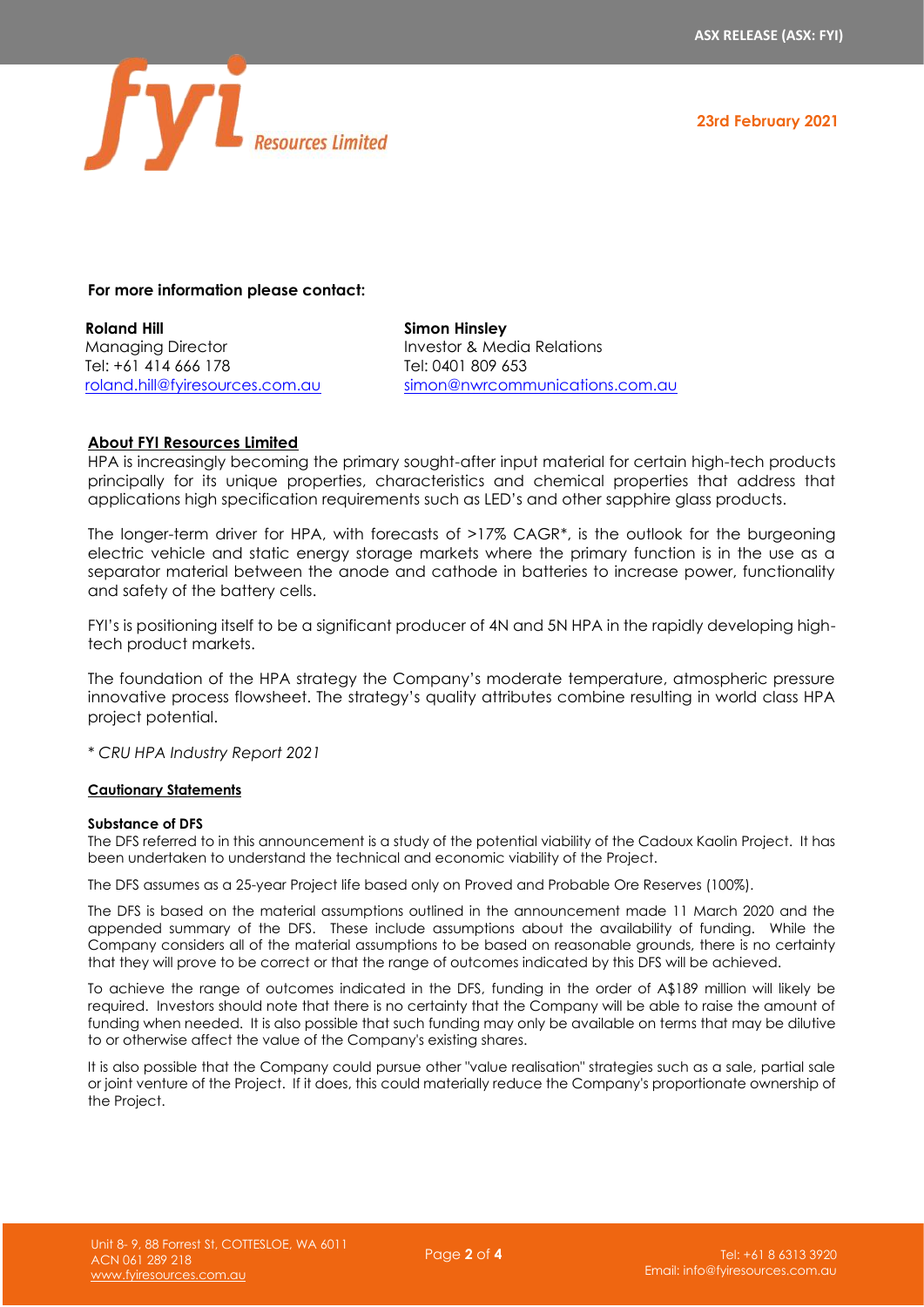



#### **General and forward-looking statements**

The contents of this announcement reflect various technical and economic conditions, assumptions and contingencies which are based on interpretations of current market conditions at the time of writing. Given the nature of the resources industry, these conditions can change significantly and without notice over relatively short periods of time. Consequently, actual results may vary from those detailed in this announcement.

Some statements in this announcement regarding estimates or future events are forward-looking statements. They include indications of, and guidance on, future earnings, cash flow, costs and financial performance. Such forward-looking statements are provided as a general guide only and should not be relied on as a guarantee of future performance. When used in this announcement, words such as, but are not limited to, "could", "planned", "estimated", "expect", "intend", "may", "potential", "should", "projected", "scheduled", "anticipates", "believes", "predict", "foresee", "proposed", "aim", "target", "opportunity", "nominal", "conceptual" and similar expressions are forward-looking statements.

Although the Company believes that the expectations reflected in these forward-looking statements are reasonable, such statements involve risks and uncertainties, and no assurance can be given that actual results will be consistent with these forward-looking statements.

The contents of this release are also subject to significant risks and uncertainties that include but are not limited those inherent in mine development and production, geological, mining, metallurgical and processing technical problems, the inability to obtain and maintain mine licences, permits and other regulatory approvals required in connection with mining and processing operations, competition for among other things, capital, acquisitions of reserves, undeveloped lands and skilled personnel, incorrect assessments of the value of projects and acquisitions, changes in commodity prices and exchange rates, currency and interest rate fluctuations and other adverse economic conditions, the potential inability to market and sell products, various events which could disrupt operations and/or the transportation of mineral products, including labour stoppages and severe weather conditions, the demand for and availability of transportation services, environmental, native title, heritage, taxation and other legal problems, the potential inability to secure adequate financing and management's potential inability to anticipate and manage the foregoing factors and risks.

All persons should consider seeking appropriate professional legal, financial and taxation advice in reviewing this announcement and all other information with respect to the Company and evaluating the business, financial performance and operations of the Company. Neither the provision of this announcement nor any information contained in this announcement or subsequently communicated to any person in connection with this announcement is, or should be taken as, constituting the giving of investment or financial advice to any person. This announcement does not take into account the individual investment objective, financial or tax situation or particular needs of any person.

# **Competent Persons Statements**

#### **Ore Reserves**

The information in this report that relates to Ore Reserves is based on information compiled by Mr. Steve Craig, who is a Fellow of the Australasian Institute of Mining and Metallurgy. Steve Craig is a full-time employee of Orelogy Consulting Pty Ltd and has sufficient experience relevant to the style of mineralisation and type of deposit under consideration and to the activity which they are undertaking to qualify as a Competent Person as defined in the 2012 Edition of the "Australasian Code for Reporting of Exploration Results, Mineral Resources and Ore Reserves". The information is extracted from the Ore Reserve announcement released 29 October 2018 and 11 March 2020 and is available to view on the Company's website at [www.fyiresources.com.au](http://www.fyiresources.com.au/) .

#### **Mineral Resources**

The information in this report that relates to Mineral Resources is based on information compiled by Mr Grant Louw, under the direction and supervision of Dr Andrew Scogings, who are both full-time employees of CSA Global. Dr Scogings is a Member of the Australasian Institute of Mining and Metallurgy and a Member of the Australian Institute of Geoscientists. He is a Registered Professional Geologist in Industrial Minerals. Dr Scogings has sufficient experience relevant to the style of mineralisation and type of deposit under consideration and to the activity which he is undertaking to qualify as Competent Person as defined in the 2012 Edition of the "Australasian Code for the Reporting of Exploration Results, Mineral Resources, and Ore Reserves". The information is extracted from the PFS announcement dated 25 September 2018 and is available to view on the Company's website at [www.fyiresources.com.au](http://www.fyiresources.com.au/) .